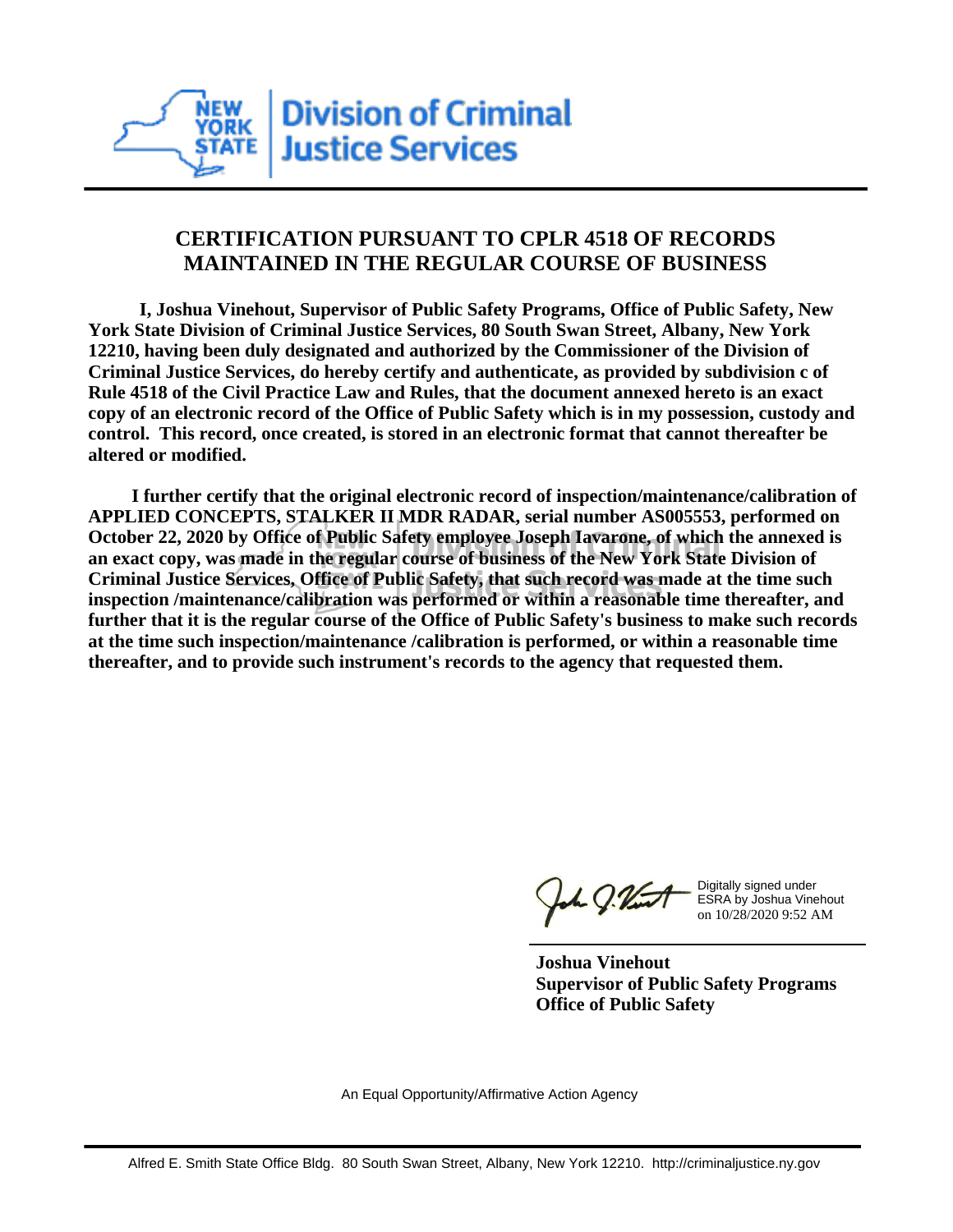## **RADAR RECORD OF INSPECTION / MAINTENANCE / CALIBRATION**

**Name of Submitting Agency: Stony Point Town Police Department Manufacturer: APPLIED CONCEPTS Model: STALKER II MDR Date: October 22, 2020 Serial Number: AS005553**

 **I hereby certify that APPLIED CONCEPTS RADAR, model STALKER II MDR, serial number AS005553/ / N/A / / N/A, has been calibrated using standards whose accuracies are established by the National Bureau of Standards, or have been derived by the ratio type of self calibration techniques. Calibration has been effected by controlled tests performed on the date indicated above.**

| <b>Test No</b> | <b>Internal Standard</b>                   | <b>Test Result</b> |
|----------------|--------------------------------------------|--------------------|
|                | <b>PAS MPH</b>                             | <b>PAS MPH</b>     |
| <b>Test No</b> | <b>Certification Standard (Stationary)</b> | <b>Test Result</b> |
|                | 40 MPH                                     | 40 MPH             |
|                | 25 MPH<br>YORK                             | <b>25 MPH</b>      |
| <b>Test No</b> | <b>Certification Standard (Moving)</b>     | <b>Test Result</b> |
|                | <b>40 MPH</b>                              | 15 MPH             |
|                | <b>25 MPH</b>                              |                    |

**Turning Fork Certification / Date of Certification: October 22, 2020**

| <b>Serial Number</b> | Frequency | <b>Test Result</b> |
|----------------------|-----------|--------------------|
| FB280049             | 162 H.Z   |                    |

**The above stated tuning fork has been tested and found to oscillate at 4162 Hertz. It will cause a calibration signal of 40 MPH when used with a Doppler traffic radar operating at 34,700 Mhz.**

| <b>Serial Number</b> | Frequency | <b>Test Result</b> |
|----------------------|-----------|--------------------|
| FA179342             | 2612 HZ   | 25 MPH             |

**The above stated tuning fork has been tested and found to oscillate at 2612 Hertz. It will cause a calibration signal of 25 MPH when used with a Doppler traffic radar operating at 34,700 Mhz.**

 **I further certify that the entries made in these records were made at the time that the inspection /maintenance/calibration of the above identified RADAR was performed, or within a reasonable time thereafter.**

 *page 1 of 2* 

Digitally signed under ESRA by Joseph Iavarone on 10/22/2020 12:31 PM

**Joseph Iavarone Highway Safety Equipment Technician Office of Public Safety**

**\_\_\_\_\_\_\_\_\_\_\_\_\_\_\_\_\_\_\_\_\_\_\_\_\_\_\_\_\_\_\_\_\_\_\_\_\_**